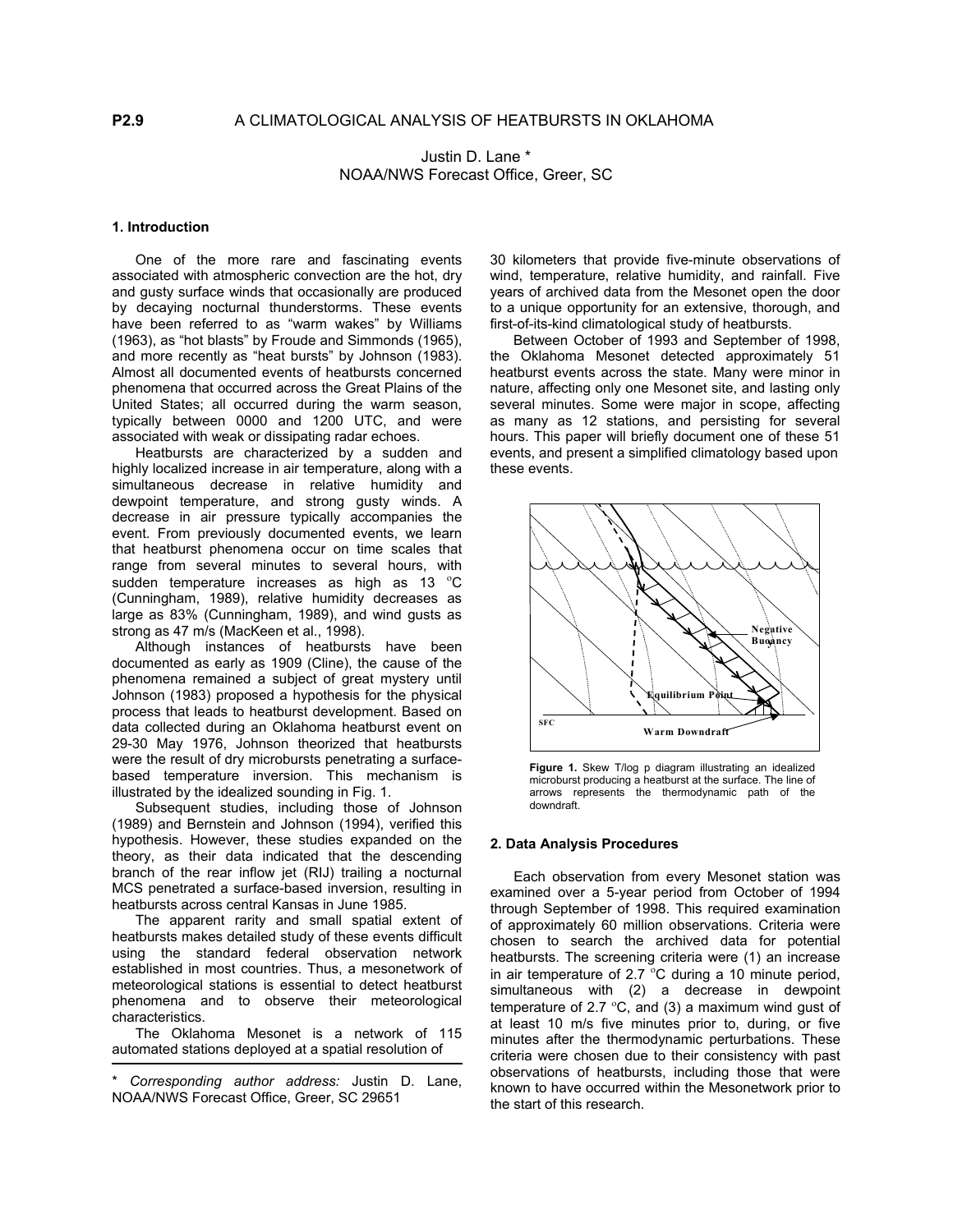This screening process resulted in the flagging of 108 observations as potential heatburst occurrences. Closer analysis of these observations indicated that approximately half of the potential events were the result of processes not related to heatbursts, particularly the passage of the dryline, and other instances of boundary layer mixing. Once these nil cases were removed from consideration, 51 heatburst cases were identified to have occurred within the network during this 5-year period.

# **3. 15 May 1995 Event**

During the late evening of 14 May 1995, a strong-tosevere MCS developed along a stalled frontal boundary across western north Texas and southwest Oklahoma. During the early morning hours, the MCS weakened as it moved into south central Oklahoma. By this time, the MCS had developed many radar characteristics typical of a mature MCS. A well-defined reflectivity notch had developed along the upshear side of the leading line of convection, indicative of the presence of a rear inflow jet (RIJ; Smull and Houze 1985). In addition, a small area of stratiform precipitation had developed behind the main convective line. Meanwhile, surface analysis indicated the presence of a mesoscale area of low pressure, or "wake depression" along the back edge of the stratiform precipitation area. This wake depression was likely the result of a hydrostatic response to subsidence-induced warming within a descending branch of the rear inflow jet (Johnson and Hamilton 1988).



**Figure 2**. Base reflectivity image at the 0.5 degree elevation slice from the Twin Lakes (KTLX) WSR-88D at 0826 UTC, on 15 May 1995.

By 0826 UTC, the leading convective cells had moved into southeast Oklahoma (Fig. 2), while the small area of lighter precipitation beneath the trailing anvil extended southwest into south central Oklahoma. Meanwhile, analysis of Mesonet data (Fig. 3) revealed the presence of the wake depression near the Oklahoma/Texas border.



**Figure 3.** Analysis of sea level pressure and surface wind vectors from the Oklahoma Mesonet at 0825 UTC on 15 May 1995. Pressure is analyzed every 1 mb.



**Figure 4.** Time series plot of air and dewpoint temperature in <sup>o</sup>C (top), wind speed, peak gust (m/s), and wind direction (middle) and station pressure in mb (bottom). Data is in 5-

 As the wake depression moved northeast toward Ardmore (ARDM) between 0830 and 0900 UTC, the Mesonet site there sampled a heatburst. Figure 4 is a time series plot of 5-minute data from ARDM spanning a 6-hour period centered on the time of peak heatburst intensity. The data plot indicated a period of increasing wind speeds and weak cooling between 0715 and 0800 UTC, which was likely associated with the passage of the leading outflow boundary. By 0800 UTC, weak warming and drying were indicated, possibly due to boundary layer mixing, as the wind remained gusty in response to the wake depression located to the southwest. A sharp drop in station pressure that began at 0740 UTC indicated the approach of the wake depression.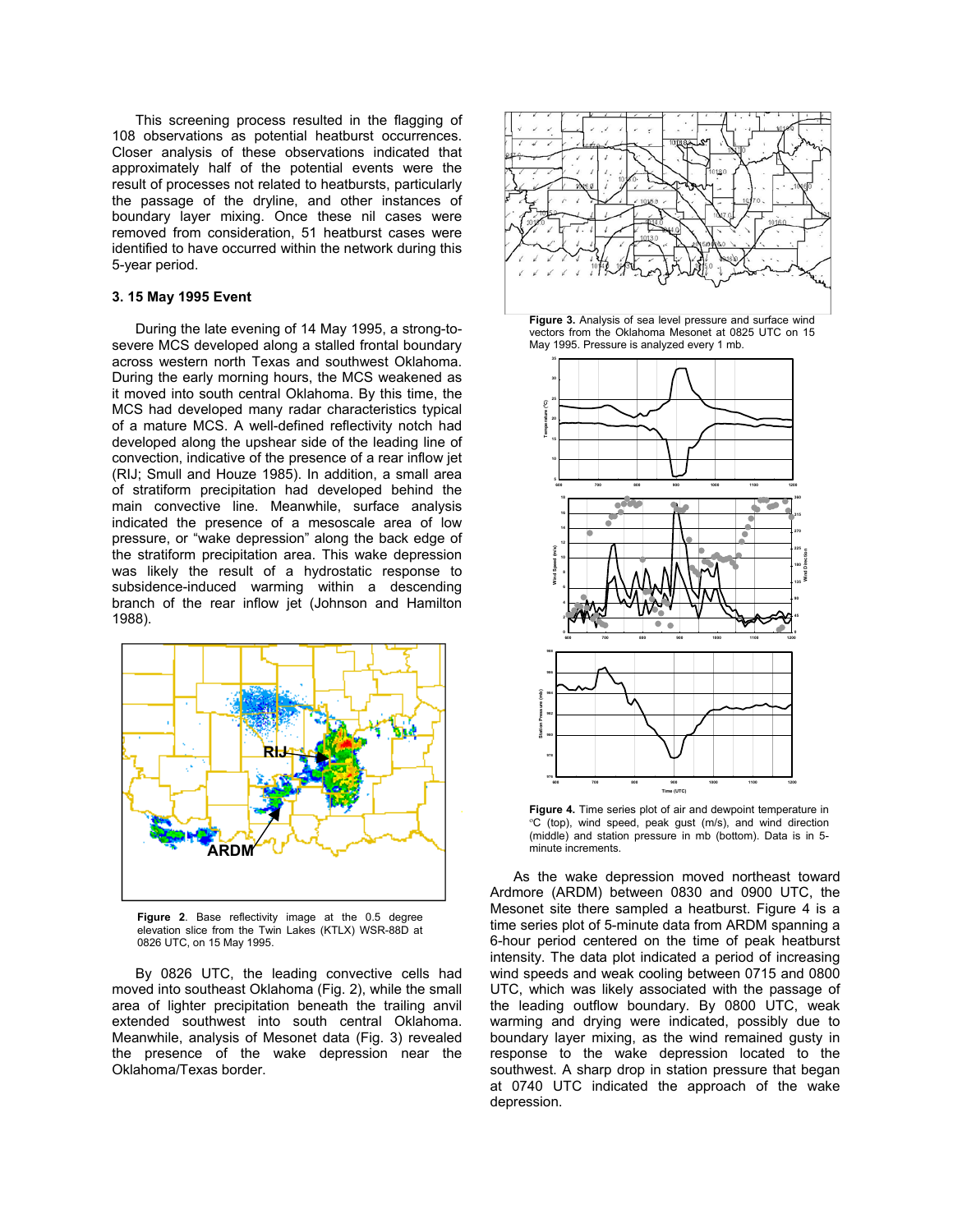The magnitude of warming and drying increased steadily between 0800 and 0850 UTC, as boundary<br>layer mixing continued. These thermodynamic layer mixing continued. perturbations were likely aided by subsidence in the vicinity of the approaching wake depression. Between 0850 and 0855 UTC, the warming and drying were dramatic, as the air temperature increased to 29.9  $\mathrm{^{\circ}C}$ , an increase of 5.2  $^{\circ}$ C. Concurrently, the dewpoint decreased to 6.2  $\mathrm{^{\circ}C}$ , a decrease of 5.0  $\mathrm{^{\circ}C}$ . Meanwhile, the station pressure continued to decrease, and reached a minimum of 978.2 mb at 0900 UTC, as the wake depression passed over the station. This represented a decrease in pressure of 6.8 mb since 0740 UTC. Additionally, a peak gust of 17.3 m/s (at 0855 UTC) accompanied this period of intense heating.



Figure 5. Station plot of air temperature (top left in <sup>o</sup>C), dewpoint (bottom left in <sup>o</sup>C), and sea level pressure (top right in mb). A full wind barb is 5 m/s, with 2.5 m/s represented by a half-barb.



Figure 6. Same as in Fig. 3 except at 0905 UTC.

The surface continued to warm after 0855 UTC, as the air temperature increased to a maximum of 32.7  $^{\circ}$ C at 0905 UTC. The dewpoint temperature reached a minimum of 5.9 °C at 0900 UTC. The plan view Mesonet data plot from 0905 UTC (Fig. 5) provided another perspective of the heatburst. Inspection of this data indicated that ARDM was as much as 14  $^{\circ}$ C warmer than surrounding stations. The event concluded at ARDM at 0920 UTC, as thermodynamic parameters began to recover, exhibiting a temperature decrease of 3.0  $\degree$ C, and a dewpoint increase of 5.9  $\degree$ C from the previous observation.

 Due to the limitations of the available data, the mechanism that induced subsidence that led to the heatburst of 15 May 1995 is debatable. However, considering radar data indications of a RIJ, as well as passage of an apparent wake depression over the ARDM Mesonet site, it would appear that the most likely source of subsidence was descent of a RIJ.

## **4. Climatology**

Analysis of the 51 heatburst events detected by the Oklahoma Mesonet from October of 1993 through September of 1998 indicates that the average Oklahoma heatburst induces a local temperature increase of 5.7  $\mathrm{^{\circ}C}$ , along with a dewpoint decrease of 8.0 °C. These perturbations are typically accompanied by a peak wind gust of 18.3 m/s. The average duration of a heatburst is approximately 30 minutes.

 The number of detections of heatbursts at each Mesonet site during the 5-year period is shown in Figure 7. The frequency of heatbursts increases dramatically as one moves northwest across the state. Heatbursts are practically non-existent in southeast Oklahoma; yet, they are relatively frequent in the northwest quarter and Panhandle sections. Of the 51 heatburst events documented in this study, 36 affected Mesonet sites within the northwest quarter of the state. The Panhandle of Oklahoma experiences a high incidence, as 12 events (of the 51 documented in this study) affected at least 1 of the 6 sites in that area. Meanwhile, only 4 events affected the southeast quarter of Oklahoma.



**Figure 7.** Number of heatburst occurrences per station. Dots represent location of all 115 Mesonet stations, while the number beside each dot represents the number of detections at each station during the 5-year study period.

 This geographical distribution of heatburst episodes seems related to the dramatic difference in atmospheric moisture between southeast and northwest Oklahoma. Normally, the planetary boundary layer is dry across northwest Oklahoma versus that in the southeast. Therefore, the environment depicted by the sounding in Fig. 1 is much more likely to occur in northwest Oklahoma than in the southeast.

Monthly heatburst occurrence is depicted in Fig. 8. Each station affected during each event is included in the graphs. The graph indicates that 92% of the detections of heatbursts occurred during May, June, and July. At the other extreme, events did not occur during December through February. Obviously, this frequency distribution can be directly connected to the annual